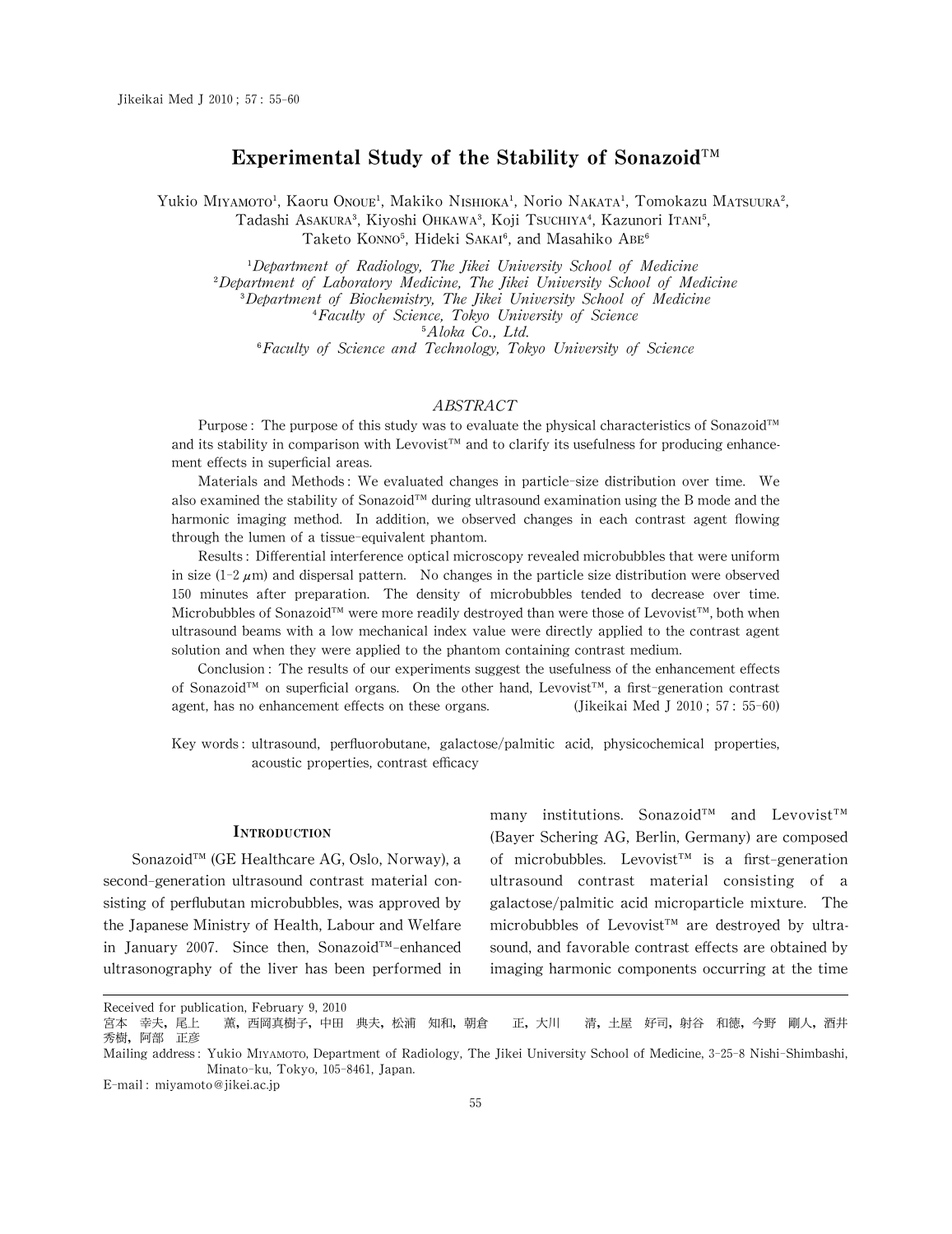of their destruction<sup>1</sup>. In contrast, ultrasound causes Sonazoid<sup>™</sup> microbubbles to resonate without being destroyed, providing adequate harmonic components necessary for imaging. Therefore, Sonazoid™ does not require ultrasound application with the high mechanical index (MI) necessary for bubble destruction and can adequately enhance contrast with ultrasound having a low MI. Sonazoid $\mathbb{I}^M$  with these properties might be used to enhance the contrast of superficial organs whose contrast cannot be enhanced with Levovist<sup>™</sup>. Therefore, many clinicians have requested that health insurance coverage be expanded to include Sonazoid $T^M$ . With a high-frequency transducer used for the visualization of superficial organs, ultrasound application with a high MI required for adequate microbubble destruction is impossible, and, therefore, adequate harmonic components necessary for enhancement effects cannot be obtained with Levovist<sup> $TM$ </sup>, a first-generation contrast agent requiring a high MI for microbubble destruction.

Several experimental studies have examined the stability of Sonazoid™ microbubble distribution and the physicochemical characteristics of Sonazoid™  $2,3$ . Zhang evaluated perfusion defects of superficial lesions on high-frequency contrast-enhanced ultrasound by comparing them with the results of lowfrequency contrast-enhanced ultrasound using SonoVue™ (Bracco AG, Milano, Italy), a second-generation ultrasound contrast material<sup>4</sup>. However, to our knowledge, no studies have examined the use of high-frequency transducers with Sonazoid $\mathbb{I}^M$  and Levovist™.

We performed a basic in vitro study to evaluate the physical characteristics of Sonazoid $TM$ , a secondgeneration ultrasound contrast agent, and its stability in comparison with Levovist<sup> $m$ </sup>, a first-generation contrast agent, and examined its clinical usefulness for producing enhancement effects in superficial areas.

### MATERIALS AND METHODS

1. Evaluation of changes in particle size distribution over time

Sonazoid<sup>™</sup> was diluted 1:100, and the obtained dilution was observed with the following 3 methods: visual observation, observation with a differential interference optical microscope, and measurement of the particle-size distribution with the dynamic scattering method. Data sampling was performed while each method was applied at 15-minute intervals for 150 minutes.

## 2. Test of the stability of Sonazoid $\mathbb{I}^M$  under ultrasound exposure

We prepared 0.009375 mL of undiluted Sonazoid $TM$ solution/2.5 L deaerated water and 0.125 mL of undiluted Levovist<sup>™</sup> solution/2.5 L deaerated water, applied ultrasound to each contrast agent solution, and observed the state of microbubble destruction using the B mode and the harmonic imaging method. In addition, a tissue-equivalent phantom (ATS Laboratories, Inc., Bridgeport, USA) (Fig. 1) was produced with a consideration of ultrasound attenuation, and changes in each contrast agent flowing through the lumen of the phantom were observed. The employed system was a prototype (Aloka Co., Ltd., Tokyo, Japan) with a convex transducer (frequency, 2 MHz) and an electronic linear transducer $(5.4 \text{ Hz}; \text{ har-}$ monic components, 13 MHz).



Fig.1. The tissue-equivalent phantom used in these experiments. This phantom contains 4 flow channels simulating superficial vasculature. The simulated vessels are located 15.0 mm below the scan surface.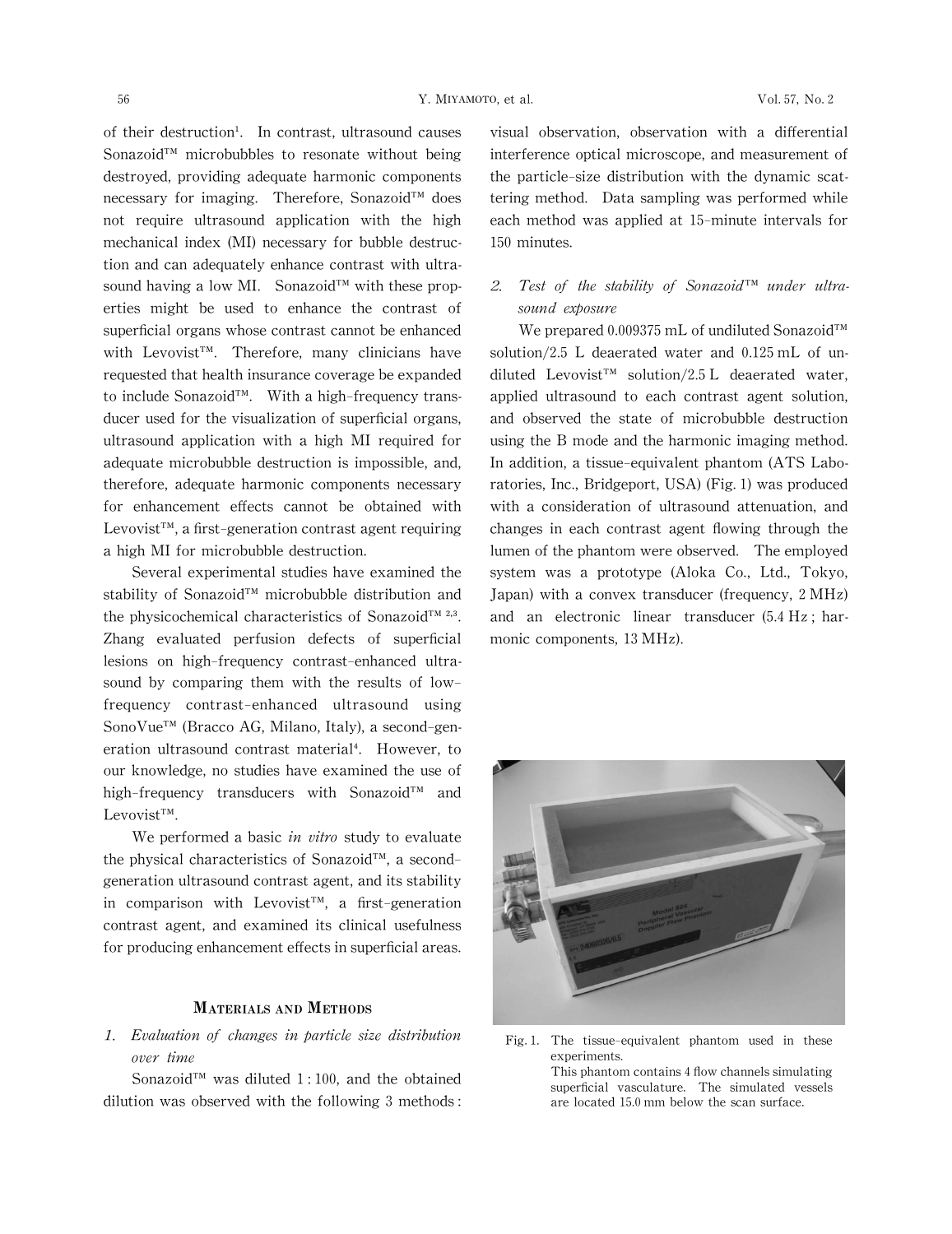## **RESULTS**

## 1. Evaluation of changes in particle-size distribution over time

Sonazoid<sup>™</sup> solution separated into 2 layers 15 minutes after preparation, and bubbles disappeared over time (Fig. 2).

Differential interference optical microscopy revealed microbubbles that were uniform in size  $(1-2)$  $\mu$ m) and dispersal pattern (Fig. 3). No changes in the particle-size distribution were observed 150 minutes after preparation, suggesting that Sonazoid $\mathbb{I}^M$  microbubbles have high dispersion stability. The density of microbubbles tended to decrease over time (Fig.3).

The particle-size distribution determined with the dynamic light-scattering method was consistent with the particle size of bubbles  $(1-2 \mu m)$  observed with optical microscopy. No changes in the particlesize distribution were observed 150 minutes after preparation, suggesting that Sonazoid $^{\text{TM}}$  microbubbles have high dispersion stability(Fig.4).

### 2. Test of the stability of Sonazoid $\mathbb{I}^{\mathfrak{m}}$  under ultrasound exposure

When ultrasound beams with a low MI were directly applied to the contrast agent solution, microbubbles of Sonazoid™ were more readily destroyed than were those of Levovist $T^M$  regardless of the frequency of the transducer (Table 1).

When ultrasound beams with a low MI were



Fig.2. Visual observation

The Sonazoid<sup>™</sup> solution separated into 2 layers 15 minutes after preparation. The microbubbles disappeared over time.

applied to the phantom containing contrast medium, microbubbles of Sonazoid™ were also more readily destroyed than were those of Levovist<sup>™</sup> regardless of the frequency of the transducer (Table 2).

#### **DISCUSSION**

We performed an experimental study on the stability of Sonazoid™ microbubbles. We found that over time the microbubble diameter was stable and that the number of microbubbles decreased. However, in vivo, because the contrast medium is constantly stirred by such mechanisms as heart beats, Son $a$ zoid $T^M$  microbubbles themselves are constantly replaced by new ones in the blood vessels. Therefore, the number of microbubbles in blood vessels may be stable.

We found that during ultrasound examination Sonazoid™ microbubbles were destroyed even at an MI of 0.2 and were destroyed more easily than we had expected. Thus, Sonazoid $T^M$  microbubbles readily resonate and are destroyed by ultrasound even with a low MI. Levovist<sup>™</sup> microbubbles are harder to resonate than are Sonazoid™ microbubbles and are more difficult to destroy. Such phenomena were confirmed to occur with both a low-frequency transducer employed in routine abdominal ultrasonography and a high-frequency transducer used for superficial organs. Therefore, in Levovist<sup>TM</sup>-enhanced ultrasonography with a low MI and a high-frequency transducer for superficial organs, microbubbles are difficult to destroy, as expected, and because harmonic components are difficult to generate, adequate enhancement effects are difficult to obtain even with the harmonic imaging method.

In Sonazoid<sup>™</sup>-enhanced ultrasonography with a low MI value and a high-frequency transducer, Sonazoid™ microbubbles were destroyed, contrary to our expectations. However, Sonazoid $I^M$  microbubbles were more difficult to destroy by means of ultrasound with a low MI than with a high MI.

Compared with Levovist<sup>™</sup> microbubbles, Son $a$ zoid<sup>™</sup> microbubbles were more readily destroyed by ultrasound with a low MI. Thus, when ultrasound with a low MI is applied, echoes due to the destruction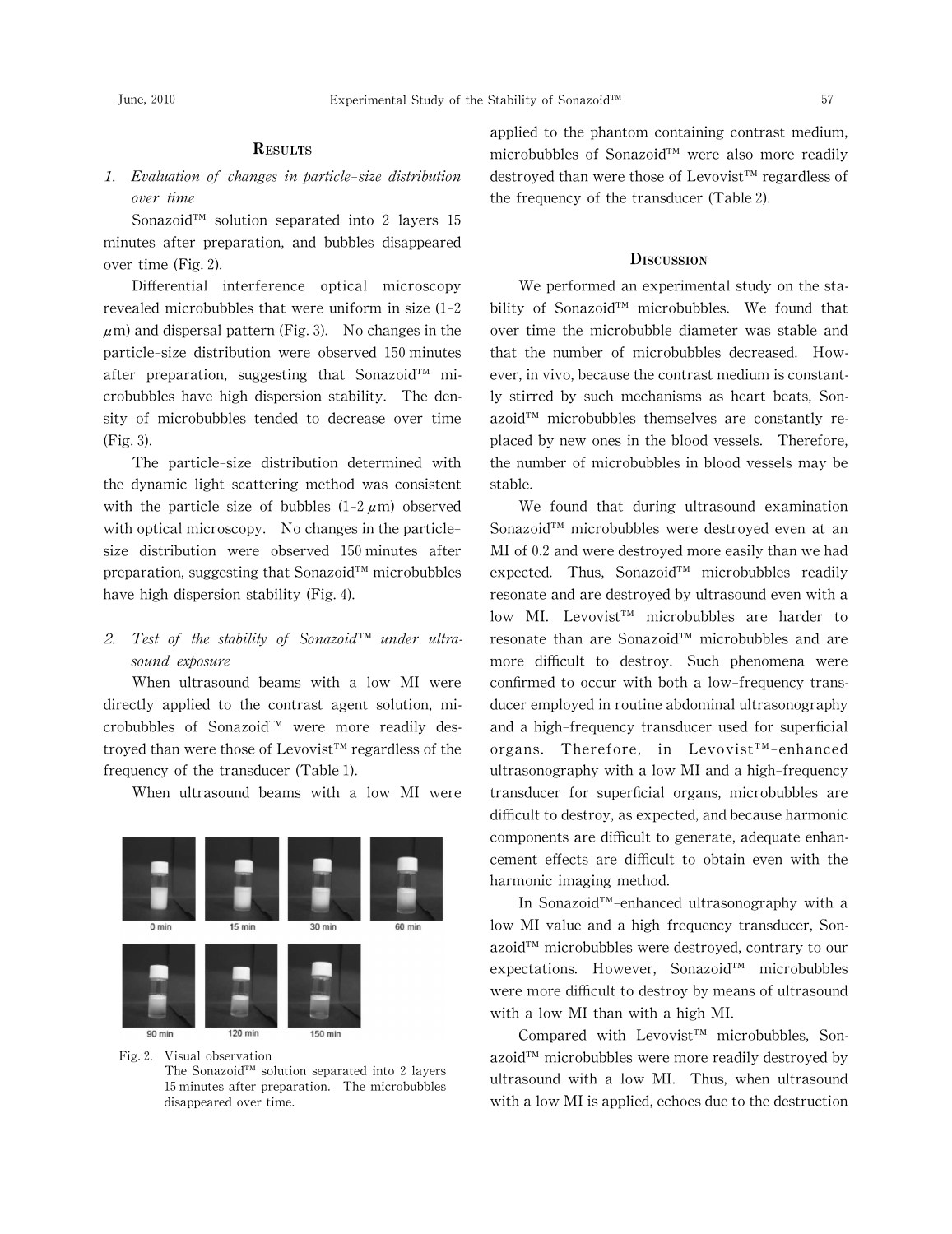

Fig.3B.

Fig.3A,B. Observation using a differential interference optical microscope Observation was performed at 15-minute intervals for 150 minutes after preparation. The serial images revealed microbubbles that were uniform in size  $(1-2 \mu m)$  and dispersal pattern. No changes in the particle-size distribution were observed 150 minutes after preparation. The density of microbubbles tended to decrease over time.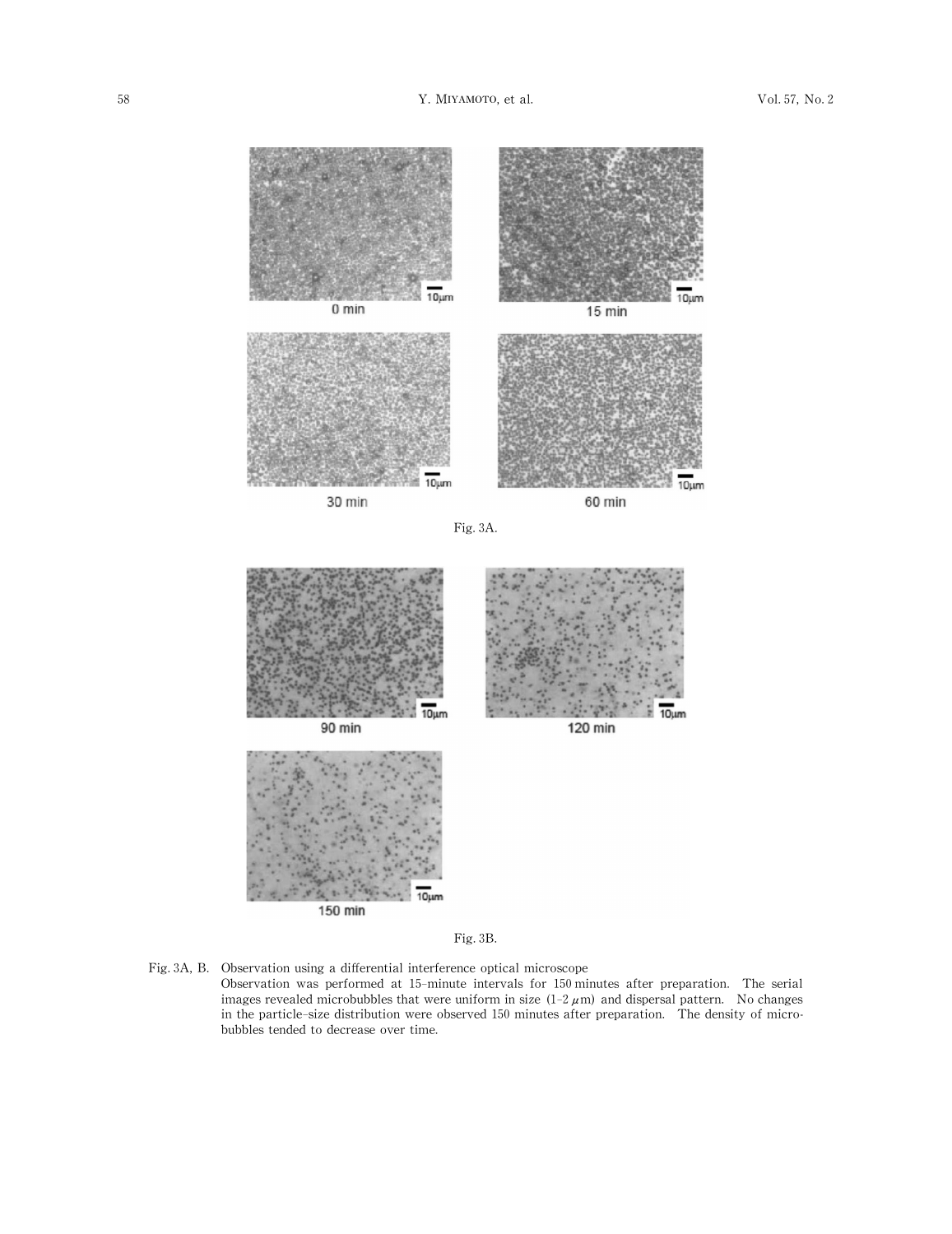



Fig.4A,B. Measurement of particle-size distribution with the dynamic scattering method The particle-size distribution determined with the dynamic light-scattering method was consistent with the particle size of bubbles  $(1-2 \mu m)$  observed on optical microscopy. Observation was performed at 15-minute intervals for 150 minutes after preparation. No changes in the particle-size distribution were observed 150 minutes after preparation.